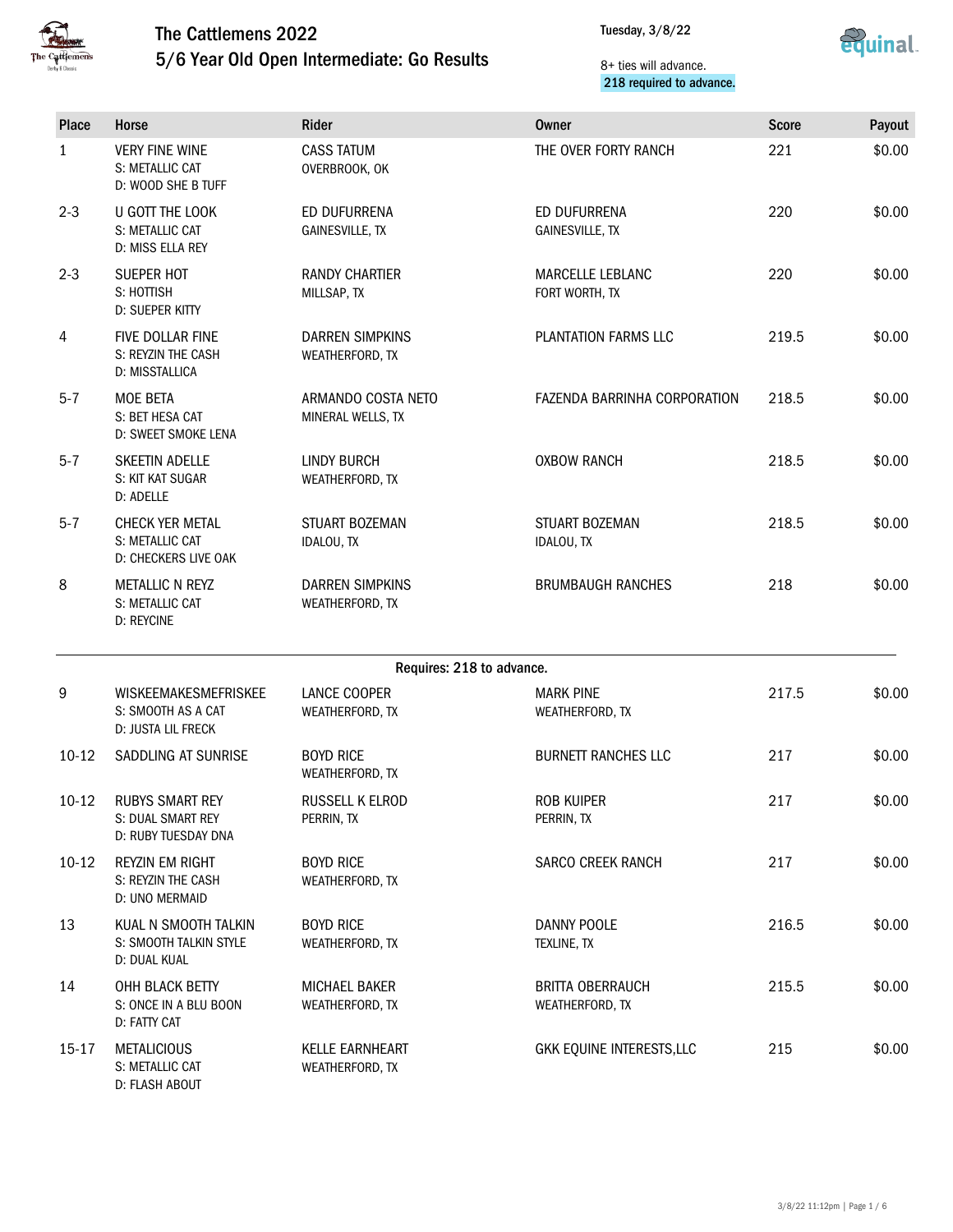

5/6 Year Old Open Intermediate: Go Results



#### 8+ ties will advance. 218 required to advance.

| Place     | Horse                                                                    | Rider                                      | Owner                                          | <b>Score</b> | Payout |
|-----------|--------------------------------------------------------------------------|--------------------------------------------|------------------------------------------------|--------------|--------|
| $15 - 17$ | <b>VERSACE ON DA FLOOR</b><br>S: IM COUNTIN CHECKS<br>D: HOLLY IS SMOOTH | LANCE COOPER<br>WEATHERFORD, TX            | ROSE VALLEY RANCH                              | 215          | \$0.00 |
| $15 - 17$ | <b>NITREYIOUS</b><br>S: METALLIC CAT<br><b>D: CHERREY</b>                | NICK O'DELL<br>FORT SCOTT, KS              | REGAN & REYLY PLENDL PARTNRSHP                 | 215          | \$0.00 |
| 18-20     | <b>FLASHIE</b><br>S: PURDY BOY FLASH<br>D: OH FLO                        | <b>LANCE COOPER</b><br>WEATHERFORD, TX     | PURSELLEY PERFORMANCE HORSES                   | 214.5        | \$0.00 |
| 18-20     | SMOOTHER LOOKIN CAT                                                      | <b>TERRY HOLLIS</b><br>MILLSAP, TX         | DEREK VOLLINTINE<br>WEATHERFORD, TX            | 214.5        | \$0.00 |
| 18-20     | PLASMA CUTTER<br>S: METALLIC CAT<br>D: HOPE SHES SMART                   | <b>MACKIE HURSH</b><br>COLORADO CITY, TX   | ROBERT C TURNER<br>MIDLAND, TX                 | 214.5        | \$0.00 |
| $21-22$   | LIL DUALING CAT<br>S: DUAL PEP<br>D: LIL SALLY CAT                       | <b>BOYD RICE</b><br>WEATHERFORD, TX        | <b>KIT T MONCRIEF</b><br>FORT WORTH, TX        | 214          | \$0.00 |
| $21-22$   | <b>SUGARHOWYOUGETSOFLY</b><br>S: KIT KAT SUGAR<br>D: EL SAUZ DOLL        | <b>CAYLEY ROBERT WILSON</b><br>RUSSTON, TX | MICHELLE LEEANNE BRUNE<br><b>KERRVILLE, TX</b> | 214          | \$0.00 |
| 23        | <b>LETHAL RAY</b>                                                        | <b>RYAN HOWELL</b><br>APPLING, GA          | <b>MARK SENN</b><br>AUGUSTA, GA                | 213.5        | \$0.00 |
| 24-26     | DUAL SMART SCOOT<br>S: DUAL SMART REY<br>D: SMART LIL TRAV               | <b>MACKIE HURSH</b><br>COLORADO CITY, TX   | PAUL K SMITH<br>MIDLAND, TX                    | 213          | \$0.00 |
| 24-26     | OLD TOWNE ROAD<br>S: DOCS STYLISH OAK<br>D: SPECIAL NU KITTY             | LANCE COOPER<br>WEATHERFORD, TX            | MOLLY BELLEFEUILLE<br>WEATHERFORD, TX          | 213          | \$0.00 |
| $24 - 26$ | <b>CDS MAKIN CENTS</b><br>S: HIGH BROW CD<br>D: AINT GOT NO CENTS        | <b>GARRETT HAMPTON</b><br>WEATHERFORD, TX  | <b>MARGARITA R CHURCH</b><br>COLUMBUS, MT      | 213          | \$0.00 |
| 27        | HALOFAMOMENT<br>S: HALREYCIOUS<br>D: HIGHUPIN HEAVEN                     | RANDALL T WEST<br>WEATHERFORD, TX          | TURNER PERFORMANCE HORSES LLC                  | 210          | \$0.00 |
| 28        | YOU GOT THIS BABY<br>S: JAZARELL CAT<br>D: YOU N ME BABY                 | <b>CASS TATUM</b><br>OVERBROOK, OK         | THE OVER FORTY RANCH                           | 209          | \$0.00 |
| 29        | SPECIALKAT<br>S: KIT KAT SUGAR<br>D: STAR OF THE FLO                     | <b>COLTON MOORE</b><br>DUBLIN, TX          | <b>JOSEPH R JINGOLI JR</b><br>LAMBERTVILLE, NJ | 208          | \$0.00 |
| 30        | <b>BELIEVE N MIREYCLES</b>                                               | <b>RYAN HOWELL</b><br>APPLING, GA          | KALYN HOWELL<br>APPLING, GA                    | 207          | \$0.00 |
| 31        | SPEAK TO A GIRL<br>S: METALLIC CAT<br>D: SPOONFUL AT NOON                | MICHAEL SEATON<br>MERKEL, TX               | <b>CARROLL GATES</b><br>MARFA, TX              | 204          | \$0.00 |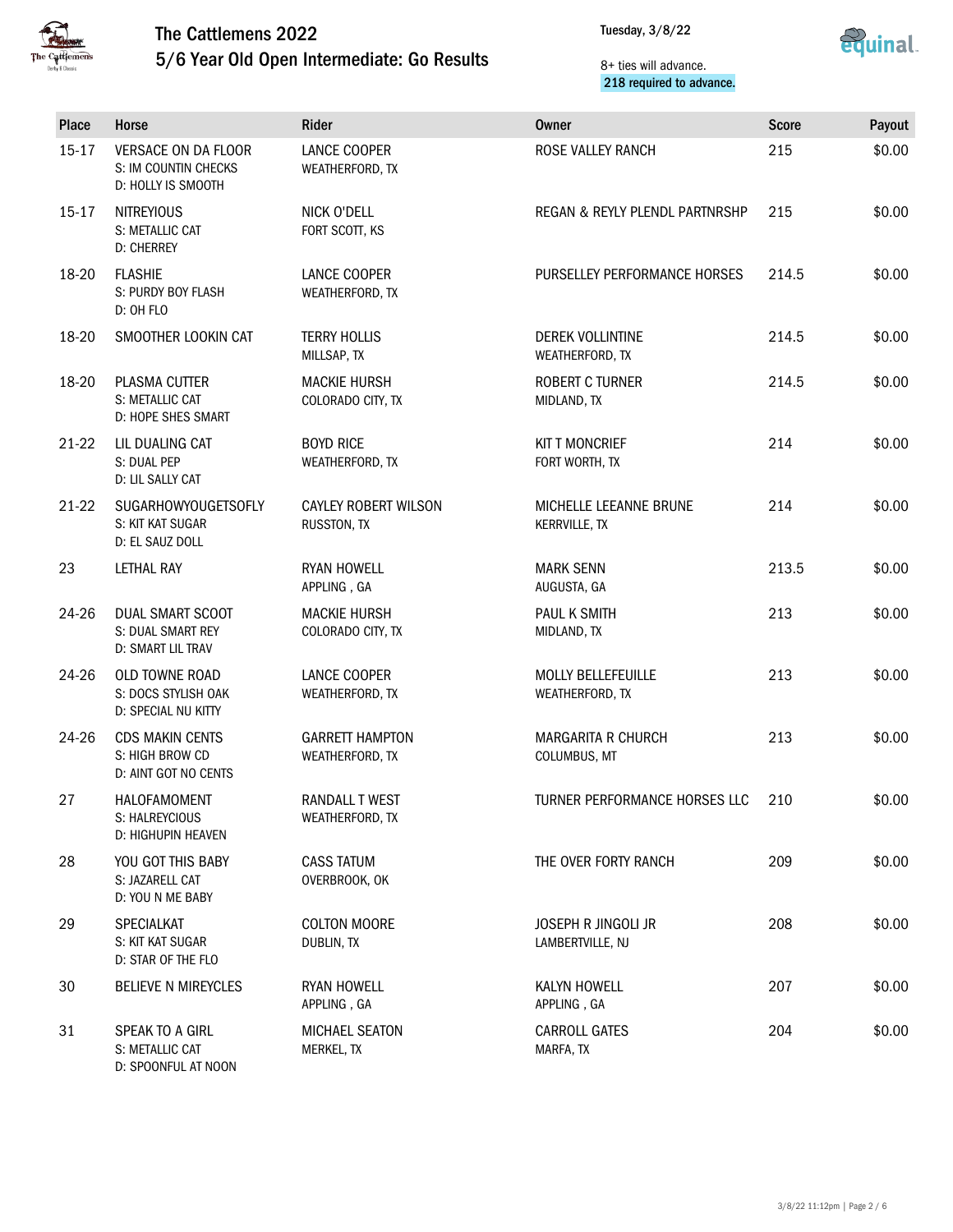

### The Cattlemens 2022 5/6 Year Old Open Intermediate: Go Results



#### 8+ ties will advance. 218 required to advance.

| <b>Place</b> | Horse                                                             | <b>Rider</b>                                     | Owner                                         | <b>Score</b> | Payout |
|--------------|-------------------------------------------------------------------|--------------------------------------------------|-----------------------------------------------|--------------|--------|
| 32           | <b>MEYTALLIC</b>                                                  | <b>KELLE EARNHEART</b><br>WEATHERFORD, TX        | <b>KEN SCHULTZ</b><br>SACRAMENTO, CA          | 180          | \$0.00 |
| 33-38        | A LITTLE SNOW<br>S: METALLIC CAT<br>D: SMARTLITTLESNOWFLAKE       | <b>SHANE CARLON</b><br>WHITT. TX                 | <b>RUTH B COGSWELL</b><br>WEATHERFORD, TX     | $\mathbf 0$  | \$0.00 |
| 33-38        | <b>DONT MAKE IT TUFF</b><br>S: JAZARELL CAT<br>D: WOOD SHE B TUFF | DFAN DOMANN<br><b>GAINESVILLE, TX</b>            | <b>TRAVIS SULLIVAN</b><br><b>EMPORIA, KS</b>  | $\mathbf 0$  | \$0.00 |
| 33-38        | COUNTIN ON LOLA<br>S: IM COUNTIN CHECKS<br>D: LOLA STARLIGHT      | <b>NEIL ROGER</b><br><b>BROCK, TX</b>            | <b>LACHLAN PERKS</b><br>WEATHERFORD, TX       | 0            | \$0.00 |
| 33-38        | TWO HOT<br>S: SPOTS HOT<br>D: SHES TWICE AS SMOOTH                | ARMANDO COSTA NETO<br>MINERAL WELLS, TX          | JENNIFER CHRISTMANN FOLAND<br>WEATHERFORD, TX | $\mathbf 0$  | \$0.00 |
| 33-38        | ATHENA CAT A REY<br>S: CAT A REY<br>D: ATHENA NUFF                | <b>JAMES BRADLEY MITCHELL</b><br>WILLS POINT, TX | <b>DENNIS LEVERING</b><br>COTTONTOWN, TN      | 0            | \$0.00 |
| 33-38        | SWEET LIL KIT KAT<br>S: KIT KAT SUGAR<br>D: SWEET SMOKE LENA      | ARMANDO COSTA NETO<br>MINERAL WELLS, TX          | RENATO E REZENDE BARBOSA<br>MINERAL WELLS, TX | $\Omega$     | \$0.00 |

Total Payout \$0.00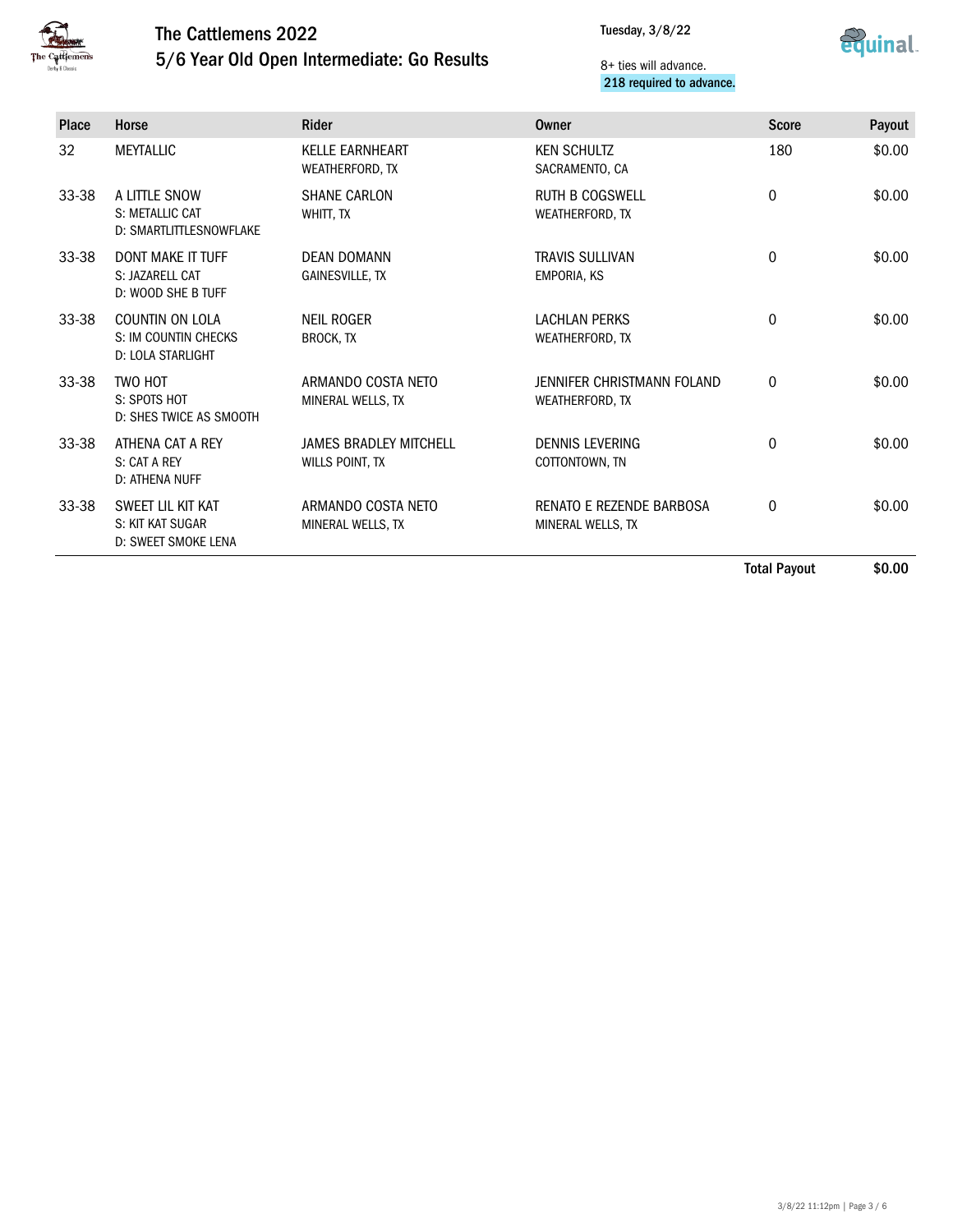



### 5/6 Year Old Open Intermediate: Go: Gelding Results

| Place          | Horse                                                                   | Rider                                            | Owner                                          | <b>Score</b>     | Payout |
|----------------|-------------------------------------------------------------------------|--------------------------------------------------|------------------------------------------------|------------------|--------|
| $\mathbf{1}$   | <b>SUEPER HOT</b><br>S: HOTTISH<br>D: SUEPER KITTY                      | <b>RANDY CHARTIER</b><br>MILLSAP, TX             | MARCELLE LEBLANC<br>FORT WORTH, TX             | 220              | \$0.00 |
| $\overline{2}$ | <b>METALLIC N REYZ</b><br>S: METALLIC CAT<br><b>D: REYCINE</b>          | <b>DARREN SIMPKINS</b><br>WEATHERFORD, TX        | <b>BRUMBAUGH RANCHES</b>                       | 218              | \$0.00 |
| 3              | <b>WISKEEMAKESMEFRISKEE</b><br>S: SMOOTH AS A CAT<br>D: JUSTA LIL FRECK | LANCE COOPER<br>WEATHERFORD, TX                  | <b>MARK PINE</b><br>WEATHERFORD, TX            | 217.5            | \$0.00 |
| $4 - 5$        | <b>RUBYS SMART REY</b><br>S: DUAL SMART REY<br>D: RUBY TUESDAY DNA      | <b>RUSSELL K ELROD</b><br>PERRIN, TX             | <b>ROB KUIPER</b><br>PERRIN, TX                | 217              | \$0.00 |
| $4 - 5$        | <b>REYZIN EM RIGHT</b><br>S: REYZIN THE CASH<br>D: UNO MERMAID          | <b>BOYD RICE</b><br>WEATHERFORD, TX              | <b>SARCO CREEK RANCH</b>                       | 217              | \$0.00 |
| 6              | KUAL N SMOOTH TALKIN<br>S: SMOOTH TALKIN STYLE<br>D: DUAL KUAL          | <b>BOYD RICE</b><br>WEATHERFORD, TX              | DANNY POOLE<br>TEXLINE, TX                     | 216.5            | \$0.00 |
| 7              | <b>NITREYIOUS</b><br>S: METALLIC CAT<br><b>D: CHERREY</b>               | NICK O'DELL<br>FORT SCOTT, KS                    | REGAN & REYLY PLENDL PARTNRSHP                 | 215              | \$0.00 |
| 8              | <b>LETHAL RAY</b>                                                       | <b>RYAN HOWELL</b><br>APPLING, GA                | <b>MARK SENN</b><br>AUGUSTA, GA                | 213.5            | \$0.00 |
| 9              | SPECIALKAT<br>S: KIT KAT SUGAR<br>D: STAR OF THE FLO                    | <b>COLTON MOORE</b><br>DUBLIN, TX                | <b>JOSEPH R JINGOLI JR</b><br>LAMBERTVILLE, NJ | 208              | \$0.00 |
| 10             | ATHENA CAT A REY<br>S: CAT A REY<br>D: ATHENA NUFF                      | <b>JAMES BRADLEY MITCHELL</b><br>WILLS POINT, TX | <b>DENNIS LEVERING</b><br>COTTONTOWN, TN       | $\boldsymbol{0}$ | \$0.00 |

Total Payout \$0.00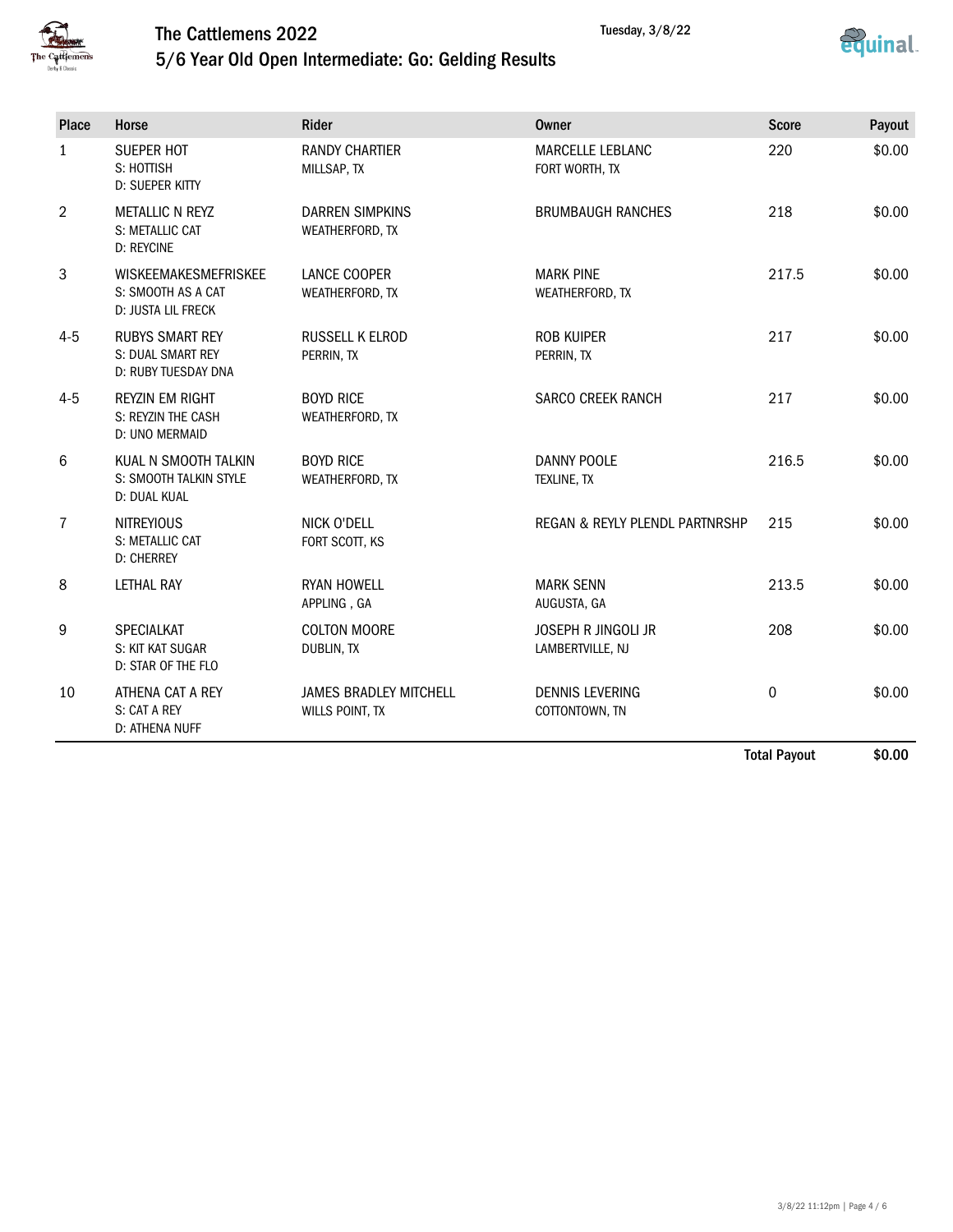



5/6 Year Old Open Intermediate: Go: Chrome Cash **Results** 

| <b>Place</b> | Horse                                                                   | Rider                                      | Owner                                          | <b>Score</b> | Payout |
|--------------|-------------------------------------------------------------------------|--------------------------------------------|------------------------------------------------|--------------|--------|
| 1            | <b>CHECK YER METAL</b><br>S: METALLIC CAT<br>D: CHECKERS LIVE OAK       | <b>STUART BOZEMAN</b><br><b>IDALOU, TX</b> | <b>STUART BOZEMAN</b><br><b>IDALOU, TX</b>     | 218.5        | \$0.00 |
| 2            | <b>WISKEEMAKESMEFRISKEE</b><br>S: SMOOTH AS A CAT<br>D: JUSTA LIL FRECK | LANCE COOPER<br>WEATHERFORD, TX            | <b>MARK PINE</b><br>WEATHERFORD, TX            | 217.5        | \$0.00 |
| 3            | <b>REYZIN EM RIGHT</b><br>S: REYZIN THE CASH<br>D: UNO MERMAID          | <b>BOYD RICE</b><br>WEATHERFORD, TX        | SARCO CREEK RANCH                              | 217          | \$0.00 |
| 4            | <b>METALICIOUS</b><br>S: METALLIC CAT<br>D: FLASH ABOUT                 | <b>KELLE EARNHEART</b><br>WEATHERFORD, TX  | GKK EQUINE INTERESTS, LLC                      | 215          | \$0.00 |
| 5            | <b>SUGARHOWYOUGETSOFLY</b><br>S: KIT KAT SUGAR<br>D: EL SAUZ DOLL       | <b>CAYLEY ROBERT WILSON</b><br>RUSSTON, TX | MICHELLE LEEANNE BRUNE<br><b>KERRVILLE, TX</b> | 214          | \$0.00 |
| 6            | TWO HOT<br>S: SPOTS HOT<br>D: SHES TWICE AS SMOOTH                      | ARMANDO COSTA NETO<br>MINERAL WELLS, TX    | JENNIFER CHRISTMANN FOLAND<br>WEATHERFORD, TX  | $\mathbf 0$  | \$0.00 |
|              |                                                                         |                                            |                                                | - - - -      |        |

Total Payout \$0.00